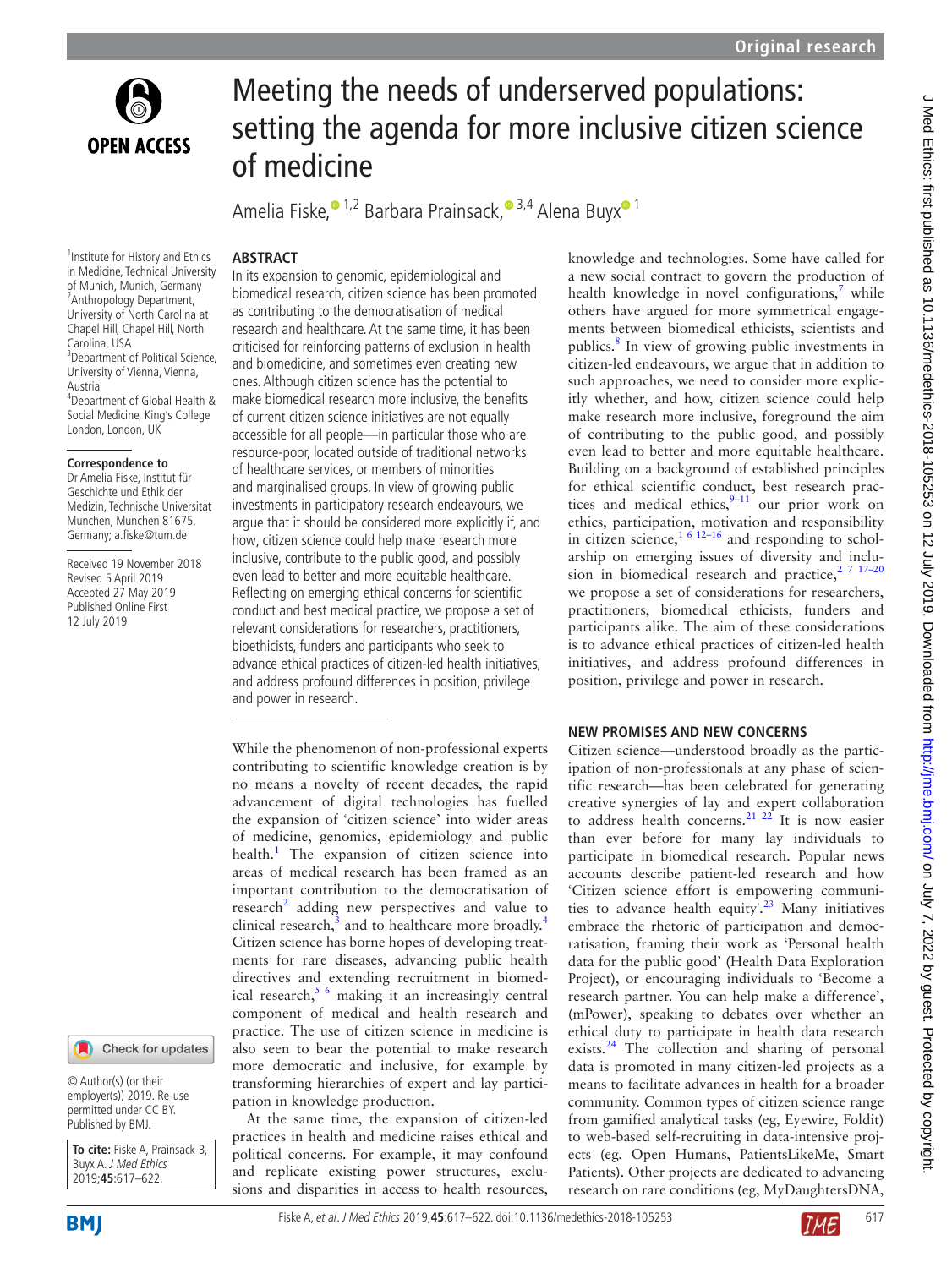DIYGenomics), compiling biorepositories (eg, American Gut Project, Healthbank) or recruiting citizens as data sensors (eg, Influenza near you, Mosquito Alert). In many cases, knowledge creation in the strict sense of the word, and research and project funding, are crowdsourced (eg, YouCaring, SciFund).<sup>13</sup>

Yet, not everyone has been so enthusiastic. Critiques include that 'participation' is limited to specific tasks, rarely involves the formulation of hypotheses or theory, or only refers to the use of lay individuals' biological material. $^{25}$  $^{25}$  $^{25}$  Initiatives tend to be used by a relatively select group of people, in particular those who are highly educated and already working in science or outreach spheres.<sup>[14 26](#page-5-12)</sup> Many projects suffer from demographic biases similar to 'traditional' medical research<sup>27</sup> <sup>28</sup> or speak only 'about' rather than 'with' vulnerable groups. $^{29}$  When those who previously were referred to as 'research subjects' are now understood to be 'participants' and 'proactive managers' of their own health,<sup>5</sup> the resulting research endeavours could be subject to less rigorous oversight intended to protect the rights of patient-subjects. $30$  In sum, there is growing concern that participatory initiatives in health and medicine do not always fulfil the promises of citizen science regarding more democratic and inclusive research practices.

While digital technologies and engagement possibilities through smartphones, wearables, handheld devices and other tools are rapidly changing research practices, ethical frameworks to navigate the challenges of participatory practices have not been sufficiently developed, particularly in medicine. Some citizen projects are initiated and run by lay individuals, while others are started by research groups, non-profits and companies, and then publics are invited to contribute. In this article, we use the term citizen science as an umbrella term that captures a broad class of practices that encompass many different types of research, each with its own objectives, stakeholders and ethical challenges. We do not attempt to classify the citizen science projects discussed here on the basis of their inputs, 'bottom-up' and 'top-down' approaches, or stated goals because many of these are often blurred in practice (for further work on this and a typology of citizen science initiatives please see the study by Prainsack *et al*[15](#page-5-16)). Indeed, one challenge that has accompanied citizen science as a growing field of participatory practices in health research is its high level of heterogeneity; while underscoring the range of practices at hand, we find that it is still productive to speak of a 'field'—although a broad and dynamic one—of citizen science of medicine in order to address key ethical and political concerns with this growing area of research.<sup>[1](#page-4-0)</sup> We believe that ethical aspects should always be explored and addressed within the specific context of the project, its stated goals, participants and relevant history.

To aid such explorations, we propose a set of concerns that specifically address how citizen science of medicine, epidemiology, genomics and public health meets, or does not meet, the needs of underserved populations. Given the diversity of initiatives subsumed under the umbrella term of citizen science, we develop recommendations to guide further practice and explore ethical concerns raised in citizen science of health [\(table](#page-2-0) 1). We do this by building on established frameworks of research and medical ethics, $9-11$  and by reflecting on debates in research and medical ethics, personalised medicine, and critical public health. We focus on consistent concerns specific to citizen-led initiatives, such as diversity, inclusion and representation, that have not yet been fully addressed by traditional research ethics frameworks nor by citizen science efforts, and on the implications of current practices ranging from initiatives in public health, to crowdsourcing, to patient-led research in order to address a broad and

ever-growing field of citizen science. In line with calls to address social problems such as inequity, racism and bias in biomedical ethics, $31$  we argue that researchers, practitioners, bioethicists, funders and participants in citizen science initiatives should work to promote more inclusive, open and equitable forms of engagement with health research.

## **Conditions, barriers and burdens of participat ion**

Even in more traditional forms of research, to be considered ethical, potential participants and communities should be involved early on in a 'meaningful participatory process' (9 Guideline 7). Citizen science provides a particularly striking opportunity to rethink questions of fairness in knowledge production. The stated aspirations and advantages of many citizen science initiatives are of 'open,' 'accessible' and 'citizen-driven' participation. Yet claims that citizen science will lead to 'better' outcomes compared with 'traditional' forms of scientific knowledge creation require empirical investigation.<sup>32</sup> Participatory processes are fraught with power imbalances between researchers and participants, $33$  in particular when working across socioeconomic gradients to ensure benefit to participating communities $34$ or with marginalised groups[.35 36](#page-5-21) In particular, medical research projects that uncritically promote public or patient 'engagement' have failed to create reciprocal and mutually beneficial relation-ships.<sup>[37](#page-5-22)</sup> As was shown in community inclusion efforts in South Africa, for example, the mode of approach can be as important as the content of the intervention.<sup>[38](#page-5-23)</sup> Thus, in line with guidance on ethical research in potentially vulnerable communities, (9, Guideline 7) the specific meaning of terms like 'community' or 'public engagement' within the context of a given project should be made explicit in the stated goals and invitations to participate.

Further, knowledge production is always embedded in specific social, political and institutional contexts. But arguably, types of knowledge production that prominently draw on the work and ingenuity of non-professional experts represent a particular opportunity—and perhaps also responsibility—to foreground questions of equity and justice. As scholarship within feminist science studies has shown, questions of equity and justice are built into the design of things as fundamental as lab meetings, including how speaking time is allocated and how decisions are reached.<sup>39</sup> Scholarship addressing inequalities in specific political contexts has developed recommendations for research with historically marginalised groups, including the imperative of studying *with* members of Indigenous groups as full research partners who develop questions, own data and get paid for labour.<sup>[40](#page-5-25)</sup> Such guidelines build on a growing body of work in indigenous research methodologies, $41$  and efforts to recognise concepts of reciprocity or place in empirical research.<sup>42</sup> Drawing from this, critical reflection on participation begins with an analysis of power differentials: How does a project proactively address disparities in position, access, experience or resources? What explicit codes of conduct do participants agree on, and how are they determined? Attention needs to be paid to lay participant engagement, and reciprocally to the quality and depth of the involvement of researchers themselves—reflecting particular obligations raised for those designing, running and funding citizen science initiatives. $\frac{3}{5}$ 

Much of the expansion of citizen science has been facilitated by digital technologies, in particular smartphones, wearables and the internet. Yet, the accessibility of health data and digital technologies hinges closely on persistent socioeconomic inequalities.[43 44](#page-5-28) Access must be considered multidimensionally, in terms of geography, language, skills, time and tools: How do different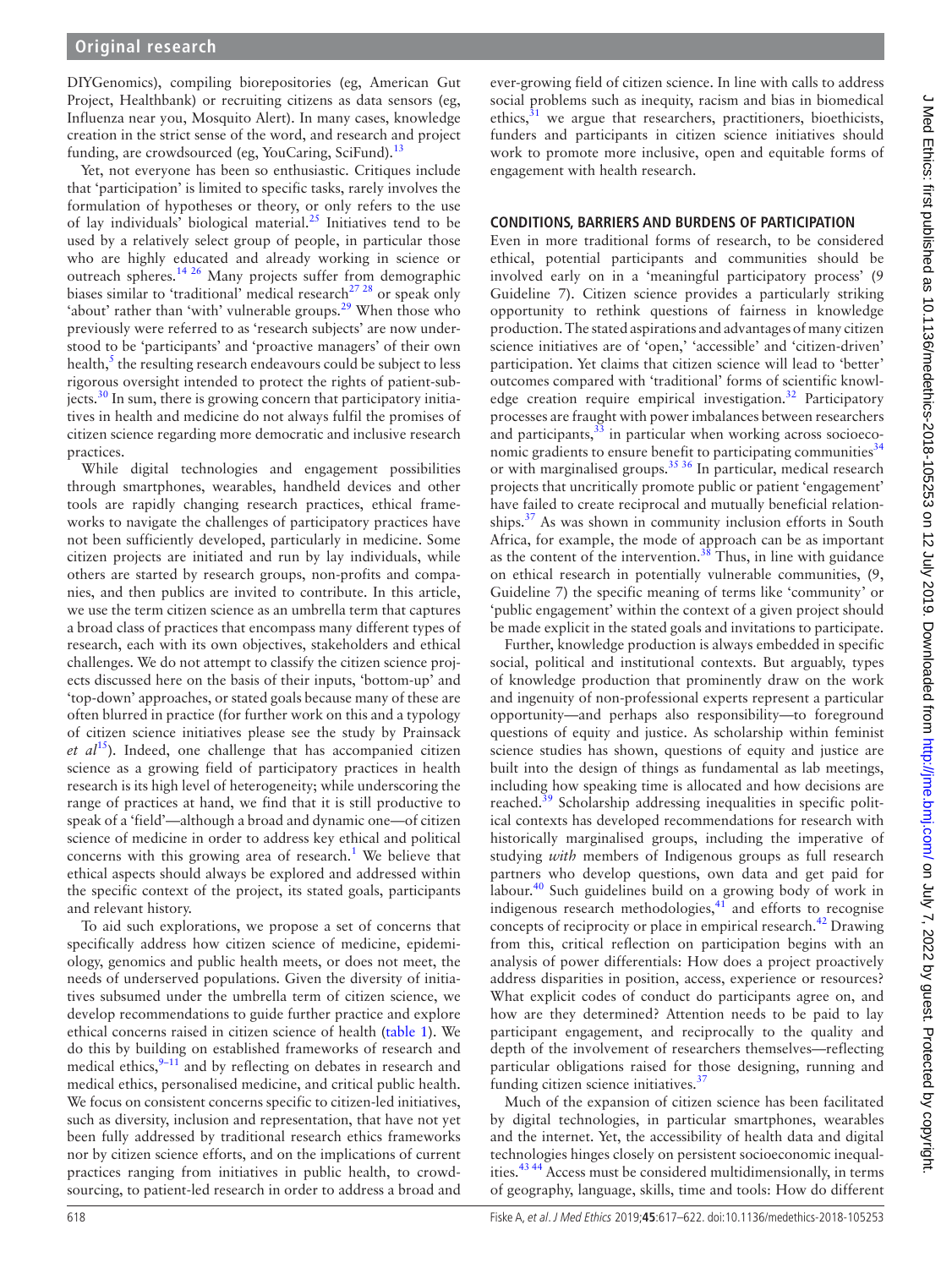#### <span id="page-2-0"></span>**Table 1** Questions to ask for those designing, running and funding citizen science initiatives

|                                                | Concern                                                    | Questions to ask:                                                                                                                                                                                                                                                                                                                                                                                                                                         |
|------------------------------------------------|------------------------------------------------------------|-----------------------------------------------------------------------------------------------------------------------------------------------------------------------------------------------------------------------------------------------------------------------------------------------------------------------------------------------------------------------------------------------------------------------------------------------------------|
| burdens of participation                       | Conditions, barriers, and 1. Who can participate?          | > How does our project actively address disparities in position, access, experience or resources?<br>What explicit codes of conduct do participants agree on, and how are they determined?<br>▶<br>Do our website descriptions include visual aids and multimedia pieces?                                                                                                                                                                                 |
|                                                | 2. What are the barriers?                                  | What fees or conditions (tools, skills, software, time, training) are necessary for participation?<br>▶<br>How do these conditions shape the resulting data set?<br>Do website descriptions include visual aids and multimedia pieces that explain in plain language the aims of the<br>project, and how to participate?<br>> What forms of literacy (scientific, medical, digital, English language) are required?                                       |
|                                                | 3. What are the burdens of<br>engagement?                  | • What responsibilities or burdens are borne by participants?<br>► Were any of the services offered by the initiative previously provided by other groups, organisations or states? If so,<br>are they still available?                                                                                                                                                                                                                                   |
| <b>Benefits and</b><br>distribution of results | 4. Who should benefit, and<br>how?                         | $\triangleright$ Who is the intended public, how can they benefit?<br>Who is empowered or disempowered in the process, and how?<br>▶<br>What specific, local benefits (as opposed to broad, global claims) are provided?                                                                                                                                                                                                                                  |
|                                                | 5. How are results distributed                             | How can we make our products of better service to (wider ranges of) the public?<br>Are results and tools open access? Are there other barriers to access?<br>Are the products or end results, whenever possible, made from affordable, easy to use materials? Are the necessary<br>instructions also shared to facilitate use?                                                                                                                            |
| Representation and<br>recognition              | 6. What data are available to<br>participants and publics? | > What are the enabling or limiting conditions of data access and use?<br>> Are data contextualised, and what further provisions are necessary for data to be intelligible or useful?<br>Are participants compensated for their labour or other contributions?<br>Is data access feasible for marginalised groups or for those living in resource-poor areas? What benefits (as well as<br>▶<br>costs and risks) does data access entail for them?        |
|                                                | 7. Who do the data represent?                              | • Are members of marginalised groups involved in developing research aims and recruitment strategies?<br>• If working with members of marginalised or indigenous groups, are the participants co-collaborators on the project?<br>Do they retain determination over final use of results, data or products?<br>> What markers of difference are used? How are they determined?<br>How often are questions of representation revisited during our project? |
| Trust, risk and global<br>inequalities         | 8. Recognise historic<br>injustices, avoid repeating       | Do relevant histories of gender-related, racial and colonial violence inform our project, and if so, which ones, and<br>▶<br>how?<br>Does our initiative publicly recognise how it may benefit from, replicate or operate within institutions of structural<br>violence and exclusion, and take steps to avoid repeating this in the future?                                                                                                              |
|                                                | 9. Think about trust and be<br>trustworthy                 | > Who is likely to 'opt-in' to the project, and who is not? What role does trust play in this process?<br>Are there pertinent histories of marginalisation that might influence the groups choosing to participate and<br>those that do not?<br>What can we do to increase the trustworthiness of our initiative in meaningful ways?<br>▸                                                                                                                 |
|                                                | 10. Consider global justice                                | • Could the collection of samples, reporting of real time events, or posting of personal data online pose personal<br>harms to individuals, particularly those in poorer regions of the world?<br>Are there any possible harms that could materialise along the global socioeconomic gradient, of particular relevance<br>▶<br>for marginalised, resource-poor populations?                                                                               |

groups engage with the technologies being used in the project? Are participants merely 'consuming' web content, or are they also able to alter or provide content? Do website descriptions include visual aids and multimedia pieces that explain in plain language the aims of the project, and how to participate? What forms of literacy (scientific, medical, digital, English language) are required? Iterative reflection on how these technologies and their modes of access (eg, websites, apps, smartphones, wearable devices) might exclude certain groups, and how this could affect the evidence that is produced, becomes critical to any project aiming to improve access to health resources, in particular for disadvantaged participants.

Monetary aspects deserve special consideration as a barrier to participation. Unlike in more traditional forms of research, where participants should be reasonably reimbursed for their costs and compensated for their inconvenience and time (9, Guideline 13) many citizen science initiatives rely on financial contributions from participants. Such contributions can be solicited either directly as a service or membership fee, or indirectly through the obligation to possess software or tools and could form obvious passage points that exclude certain groups. This practice shapes the resulting data set: only people who can afford to do so have

their guts sampled and analysed, for example. Projects that use a consumer-as-participant model have been found to employ a more limited kind of participation, $45$  and financial conditions can compound other barriers such as computer access or time availability, raising the concern that citizen science might remain an upper class and largely white phenomenon. $46$  The questions of why fee-for-participation models are accepted within some projects, and when it would be considered both unusual and problematic in traditional research (9 Guideline 13) deserve more systematic probing and public debate.

The shift towards wider participation in science creates benefits, and it can affect the distribution of direct and indirect burdens and responsibilities borne by participants. In the area of medicine, public participation is changing what it means to be an informed and active patient. One of the most powerful cultural shifts that has accompanied participant-driven genetic research has been growing social expectations that individuals should monitor and manage their own health.<sup>19</sup> Particularly where the prevention and management of disease is framed as primarily an individual responsibility and not a collective duty, the possibility exists that citizen science could become a smokescreen for the retreat of public service-provision. Likewise, the uncritical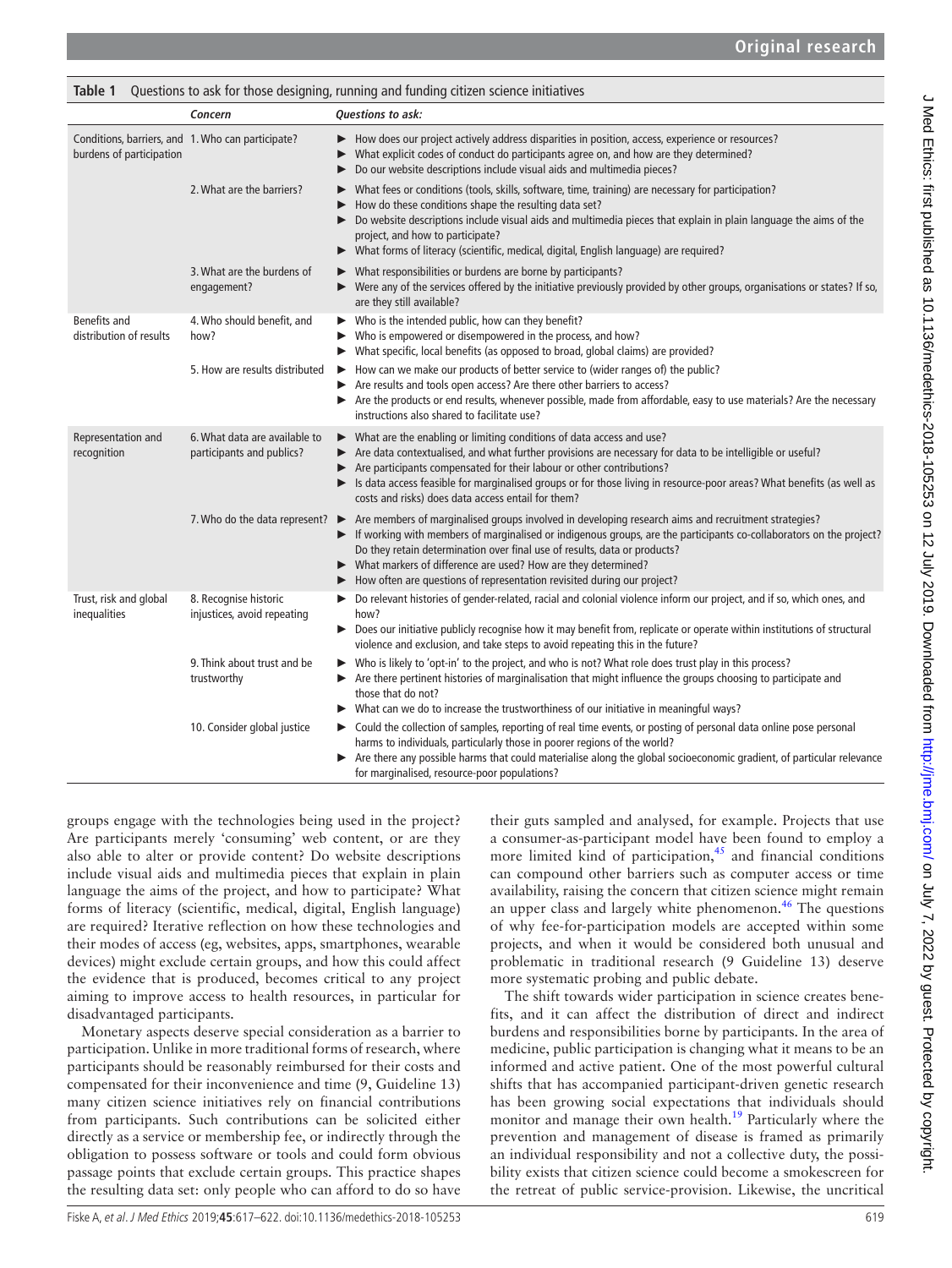## **Original research**

celebration of participation could lead to the stigmatisation of non-participation, disadvantaging those who do not participate in self-tracking, data sharing or community research. We share the worry of Juengst *et al*<sup>[47](#page-5-32)</sup> that in times of increasing budgetary pressures, healthcare systems could set priorities in favour of the 'empowered patient.' It is thus imperative that participatory projects remain completely voluntary and not come to replace other, publicly funded means of accessing treatment and care.

#### **Public goods, benefits and distribution of results**

Many citizen science initiatives appeal broadly to the advancement of science, medicine and the public good. Websites encourage individuals to contribute for the good of 'the network'[26](#page-5-33) or to address global problems. Vague encouragements to 'Explore your gut and help science' (UBiome) or calls to 'donate your data, for you, for others, for good' (Patients-LikeMe), contemplate benefit in generic terms. What are the ethical implications of calling on prosocial motivations to entice participation without specifying the intended collective benefits $48$  and how will they be delivered? As a condition of research ethics review in more traditional forms of research, the scientific and social values of the intended research initiative must be specified; these values can never override the rights of research subjects (9 Guideline 1). Further, any research initiative must have an equitable distribution of benefits and burdens for participants (9 Guidelines 3 and 4, 10). If citizen science initiatives are to avoid exacerbating inequalities in biomedical research, the benefits and harms of such projects need to be specified in greater detail. Delimitation of specific benefit would include anticipating who could be empowered and disempowered in the process. As practitioners working in public health have shown, concrete steps such as community advisory groups can help hold researchers accountable.<sup>[33](#page-5-19)</sup>

Many citizen science projects seek to develop a new tool, product or database for scientific use, which often includes the solicitation of contributions (time, biosamples, personal information or knowledge) from patients or other citizens. For project leaders and researchers seeking to promote equitable access of prosocial products, tools and information, the following questions will be relevant: How can we make our products of better service, in particular those who need it the most? Several initiatives in the vein of 'DIY' science make public dissemination their explicit goal. In this spirit, projects in medicine, genetics and public health could consider how their tools, databases, techniques and therapies can be made widely available.

Finally, advances in digital media, portable devices, opensource databases and social networking have broadened both the scope and speed by which publics can access and mobilise their own medical data and contribute to scientific knowledge production.[49](#page-5-35) A common assumption in the discourse on citizen science is that access to one's own information leads to the democratisation of research and healthcare.<sup>4</sup> Claims of democratisation generally envision a world in which patients have full access to their own data as well as medical technologies and are thus able to take on a far more proactive role in managing their health and well-being.<sup>450</sup> While it is doubtlessly true that data may empower some, claims of democratisation merely via providing technical access to data have not been sufficiently demonstrated.<sup>16</sup> Data access policies mirror socioeconomic inequalities within an assumed egalitarian landscape. $51$  Retaining a copy of individual-level data does not necessarily make the respective initiatives or society more democratic—although it can be an important step in this process. If, and how, access to uninterpreted data in

citizen science can address matters of injustice and representation remains open for further consideration. $52$ 

## **Representation and recognition**

The 'opening' of the research process in citizen science raises new questions over representation, and has not been systematically addressed by established frameworks of research ethics within the context of health, biomedicine and participant-led practices. The selection of an appropriately representative research population has been a central, although significantly contested, research aim for scientific studies.<sup>[53](#page-5-39)</sup> Beyond scientific concerns, there are compelling ethical and political concerns surrounding the composition of a sample population. Non-representative study cohorts make it harder for some groups—such as women, people of colour, the elderly—to get good medical care.<sup>54</sup> Particularly notorious in genomics,<sup>55</sup> genome-wide association studies underrepresent African, Latin American, indigenous populations.[17](#page-5-42) This can result in personalised medicine being a tool of the few. $47$  At the same time, markers of racial difference often conflate socially constructed racial classifications with genetic diversity, thereby re-inscribing race in medicine and science in troubling ways.<sup>56</sup> While the problem of representation is common to biomedical research, we focus on genetic and personalised medicine in order to address issues specific to recruitment and representation in citizen science.

Citizen science initiatives that are invested in the scientific search for diversity, such as in human gut flora or DNA, raise specific concerns.<sup>[57](#page-5-44)</sup> One strain of citizen science aims to build large, public data sets (American and British Gut Projects). Others, like the Genographic Project seek to catalogue the DNA of 'unique' populations, in order to 'invite, encourage, and educate the public through participation in this real-time citizen-science project' (National Geographic). $58$  The solicitation and use of indigenous genetic samples is inherently problematic given histories of colonialism, fetishisation of indigenous bloodlines and potential for profit.<sup>59</sup> Challenging 'collaborative' projects like Genographic, Tallbear argues that the interests served are not the 'traditional' groups they sample from. Efforts to be genetically inclusive need to attend to long histories of colonial violence that inform the mapping of indigenous genomes. One immediate result that flows from this is that citizen science projects of this nature need to be codirected by the groups being studied.<sup>[60](#page-5-47)</sup>

Given that a swath of initiatives is dedicated to building public data sets, often including genetic analyses or advancing knowledge of rare diseases, the problem of representation is in need of explicit and continuous attention in order to ensure that assumptions about race are not re-inscribed in science, that the involvement of indigenous peoples in research is only as codirectors, and at the same time, that underserved groups are adequately considered in the search for medical interventions.<sup>61</sup> Which groups are represented in a project is an important question that needs to be discussed by and with (potential) participants, remaining open to revision throughout the project.

It is important to recognise the strong historical roots of citizen science within community-based and participatory health research, often in response to persistent health disparities and legacies of medical racism. Long before such efforts were called 'citizen science', marginalised groups took health research into their own hands, employing alternative modes of empirical inquiry, contesting authority and pursuing public collaborations.<sup>[62 63](#page-5-49)</sup> A branch of emancipatory citizen science initiatives follows in this vein (eg, Ciencia Forense Ciudadana).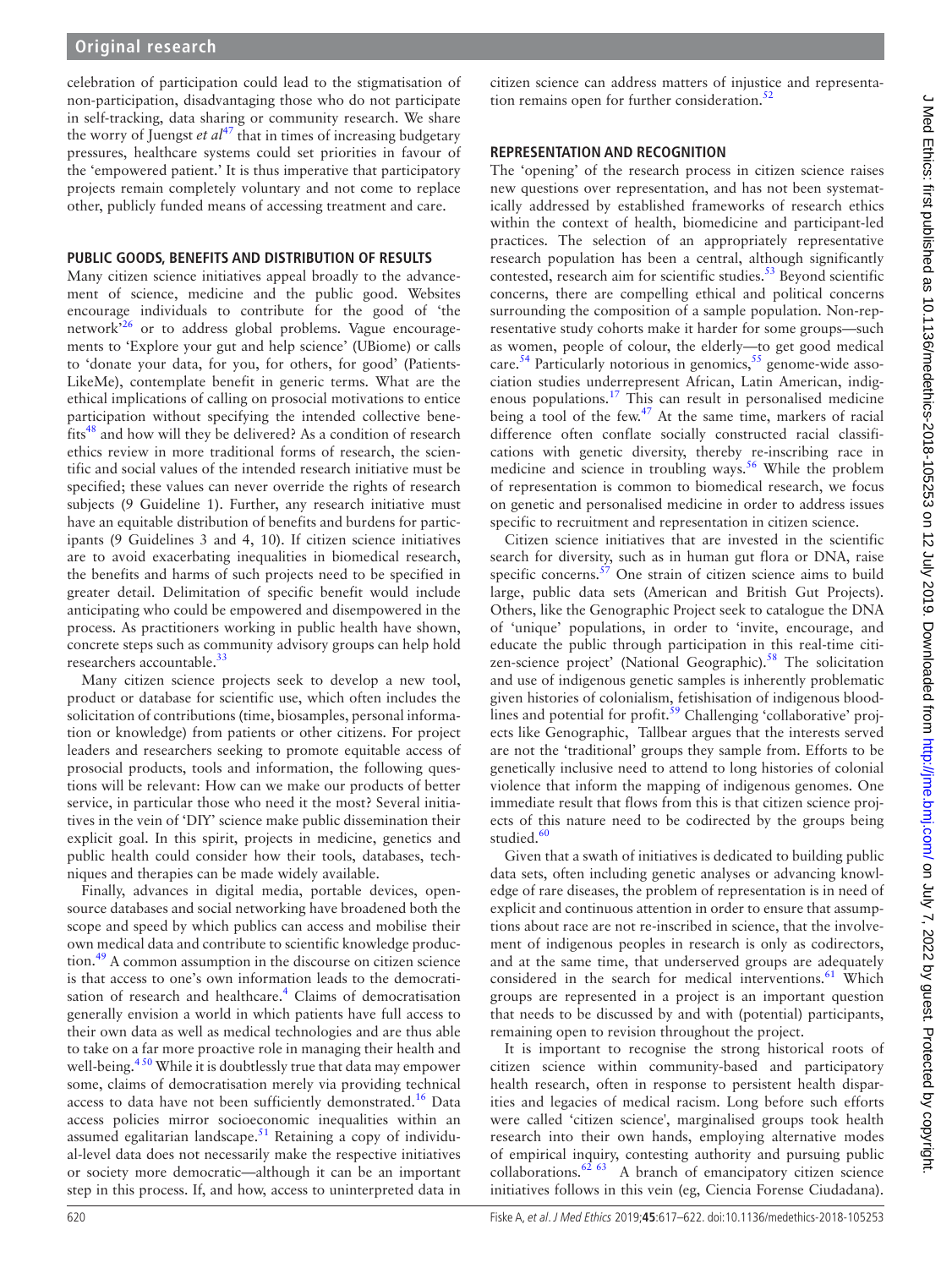Yet, if citizen science of health is to strike a course divergent from traditional biomedical research, initiatives need to reckon with histories of racial and colonial violence that are entangled in the institutions of science, medicine and the state. It remains a pertinent question if, and how, contemporary citizen science can offer a means of addressing historical marginalisation.

# **Trust, risk and global inequalities**

Trust is an important factor in all forms of medical research (9 Guideline 7). However, it is arguably of even higher importance in contemporary citizen science; many people would not participate in a project or initiative without trust in the organisation or institution running it, as well as trust in fellow participants. Trust has been a perennial problem for biomedicine, as discussed, for example, in biobanking, organ donation, participation in clinical trials and elsewhere. $64\,65\,$  By involving lay people as 'collaborators,' citizen science has been proposed as a tool to bolster waning enrolments in biomedical studies,<sup>6</sup> to increase research population diversity and to galvanise lay participation.<sup>66</sup> The involvement of members of marginalised groups in the development of research aims and recruitment strategies could open possibilities for addressing issues of exclusion in medicine. However, while there are compelling arguments to be made for the benefits of inclusive participation in research on the whole, and for promoting trust and transparency, discussion of different groups' varying involvement in citizen science (whether distinguished by race class, gender, geographical location, education, etc) needs to be probed not just as an issue of differing degrees of 'interest,' but as situated within pertinent histories of marginalisation.<sup>67</sup>

Questions of trust are especially relevant in citizen science because, unlike conventional medical research, some citizen science initiatives—if they are led by patients and take place outside of established research institutions—do not undergo established risk-benefit analysis by internal review boards or research ethics committees.<sup>[30](#page-5-15)</sup> While this can enable fast, non-bureaucratic research on issues of social import, it also brings problems. The risks of citizen science initiatives are often uncertain because many projects chart new territory in real time reporting of disease, genomic research or experimental therapies. The range of ethical concerns might widen along with new collaborative opportunities, particularly across borders. We can imagine situations where the collection and analysis of samples, reporting of real time events or sharing of personal data could pose personal harms to individuals while at the same time offering important insights of public health benefit. One example would be a farmer who risks losing her flock when reporting signs of avian influenza.[68](#page-5-54)

Potential harms that might be inherent to research are amplified along socioeconomic gradients and are especially relevant for marginalised, resource-poor populations. The inclusion of lay researcher populations from less developed regions make this an important concern for citizen science initiatives, particularly those not mandated to undergo ethics review. The development of strategies to avoid or mitigate harm with an eye on global inequalities, as well as wider access to research ethics consultations in participatory health practices, would be a strong step forward.<sup>3</sup>

# **Conclusion**

The incorporation of citizen science into new areas of health research potentially promises significant health and societal benefits.<sup>18 69</sup> However, it also engenders concerns that have not been fully addressed by scholars, practitioners and funders working in the areas of health and medical research. We have argued that greater attention needs to be paid to the discursive and material exclusions that occur for underserved populations in participatory forms of health research. Given that many initiatives make an explicit claim to inclusion, it would be reasonable to expect meaningful participation in such initiatives, and that resulting benefits are equitable. This means that benefits need to be both accessible and actionable by participants—in particular those who are resource-poor, located outside of service networks, non-white/Western or have been historically marginalised by biomedicine.

This does not mean advocating a tokenistic approach to inclusion that essentializes notions of race or gender, and overlooks how data collection is entangled with histories of colonisation and exclusion. Instead, and in addition to existing guidance on ethical research practices in health and medicine, $9-11$  we argue for the creation of specific, proactive steps for the inclusion of various peoples and publics, which will vary with the goals, needs, settings and historical precedents of individual projects. As a first step, we have compiled questions that those designing, running, funding, participating in or providing ethical oversight for citizen science projects could consider in [table](#page-2-0) 1. These recommendations are intended contextually; each project should engage with the concerns most relevant to collaborators.

Many citizen science projects have been made possible by advances in tools and strategies to collect, store and analyse digital data that are transforming global and public health. Hailed for their affordability, real time data and greater reach, such technologies also imply ethical obligations, especially when they involve the collection of samples and data from underserved populations. If citizen science initiatives are to fulfil their potential of serving the public good, they should address a diverse set of needs, and should do so in a way such that the collection and analysis of data are informed by the interests of those involved. We advocate that these concerns be built into the very design of citizen science and participatory health projects, rather than be treated as retrospective constraints. Given the attention participant-centric initiatives often command, there is great potential to engage in public reflection on questions of cultural relativity, standards of privacy, data ownership and accountability that are persistent concerns in medicine, bioethics and public health.

**Acknowledgements** The authors thank the two anonymous reviewers for their helpful comments, which have been incorporated into this article.

**Contributors** All authors contributed significantly to this article.

**Funding** This paper was written with support from the Bundesministerium für Bildung und Forschung (BMBF), Grant number 01GP1311, and from the Wellcome Trust Biomedical Resource Grant, Twins UK: An epidemiological and genomic resource 202786/Z/16/Z.

**Competing interests** None declared.

**Patient consent for publication** Not required.

**Provenance and peer review** Not commissioned; externally peer reviewed.

**Open access** This is an open access article distributed in accordance with the Creative Commons Attribution 4.0 Unported (CC BY 4.0) license, which permits others to copy, redistribute, remix, transform and build upon this work for any purpose, provided the original work is properly cited, a link to the licence is given, and indication of whether changes were made. See: [https://creativecommons.org/](https://creativecommons.org/licenses/by/4.0/) [licenses/by/4.0/.](https://creativecommons.org/licenses/by/4.0/)

## **References**

<span id="page-4-0"></span>Fiske A, Del Savio L, Prainsack B, et al. Ethical Considerations for Citizen Science in Biomedicine. In: Heyen N, Dickel S, eds. Personal Health Science: Springer, 2018:195–217.